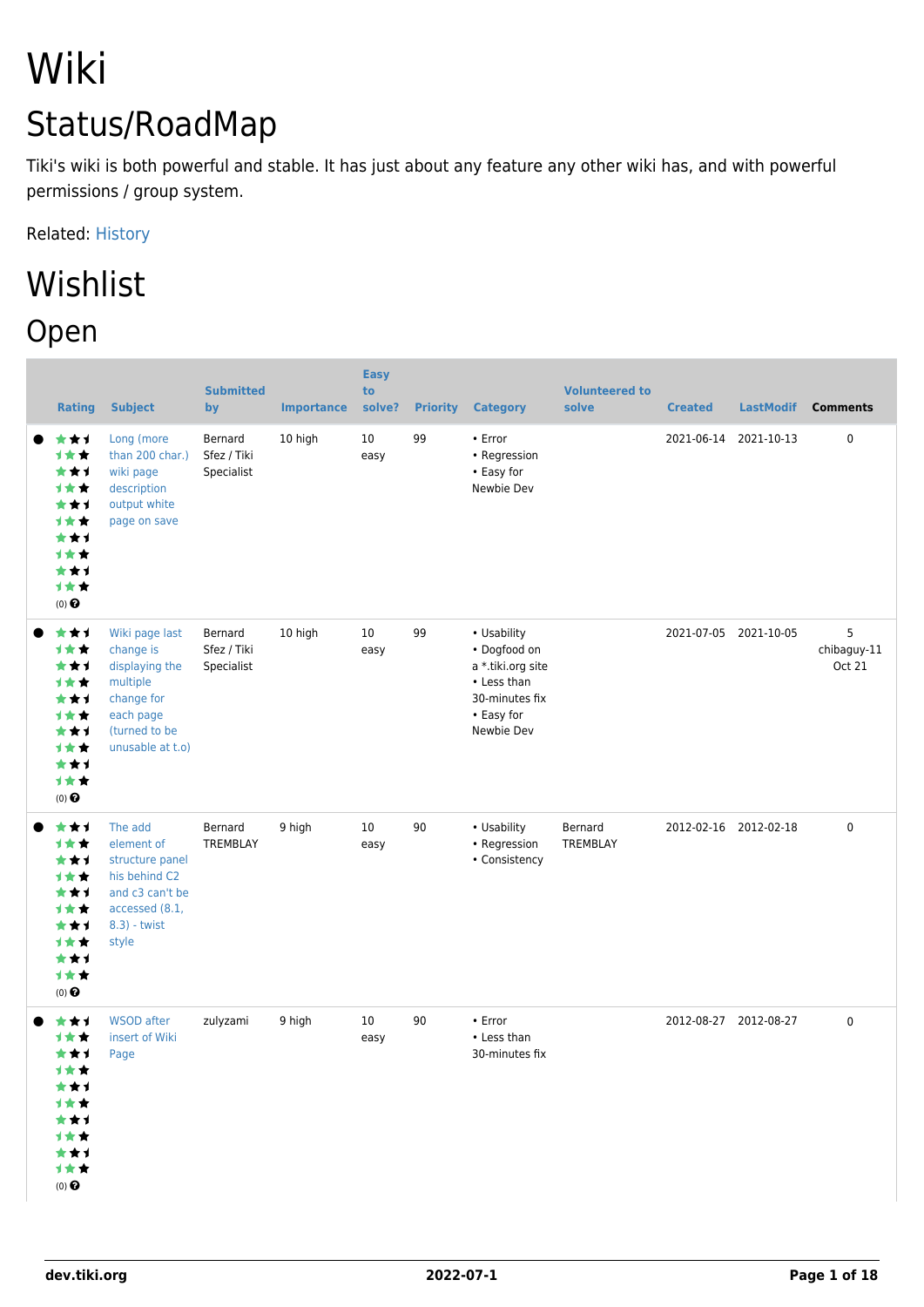| <b>Rating</b>                                                                                                                  | <b>Subject</b>                                                                                             | <b>Submitted</b><br>by | <b>Importance</b> | <b>Easy</b><br>to<br>solve? | <b>Priority</b> | <b>Category</b>                                                                                | <b>Volunteered to</b><br>solve                                                                     | <b>Created</b>        | <b>LastModif</b>      | <b>Comments</b>                         |
|--------------------------------------------------------------------------------------------------------------------------------|------------------------------------------------------------------------------------------------------------|------------------------|-------------------|-----------------------------|-----------------|------------------------------------------------------------------------------------------------|----------------------------------------------------------------------------------------------------|-----------------------|-----------------------|-----------------------------------------|
| ***<br>1★★<br>***<br>计女女<br>★★1<br><b>1**</b><br>***<br><b>1**</b><br>***<br>计女女<br>$(2)$ <sup><math>\odot</math></sup>        | PluginTogether:<br>make it work<br>for wiki pages,<br>spreadsheet,<br>drawing, etc.                        | Marc<br>Laporte        | 10 high           | 9                           | 90              | • Feature<br>request<br>• Conflict of<br>two features<br>(each works<br>well<br>independently) |                                                                                                    |                       | 2013-11-03 2017-10-25 | $\mathbf{1}$<br>luci-12 Dec 13          |
| ***<br>1★★<br>***<br><b>1**</b><br>***<br><b>1**</b><br>***<br><b>1**</b><br>***<br>计女女<br>$(2)$ <sup><math>\odot</math></sup> | Offline Tiki: add edjusted<br>a way to<br>save/view<br>content offline                                     |                        | 3                 | 3                           | 9               | • Feature<br>request                                                                           |                                                                                                    |                       | 2007-11-26 2018-10-05 | 12<br>david@ndu-30<br>Jul 20            |
| ***<br>1★★<br>***<br><b>1**</b><br>***<br><b>1**</b><br>***<br><b>1**</b><br>***<br>计女女<br>$(0)$ $\odot$                       | 18.x Wiki page<br>history offers to<br>remove page<br>revisions                                            | Marc<br>Laporte        | 1 low             | 9                           | 9               | • Error                                                                                        | Samy mwamba,<br>Serge Kishiko,<br>Henrique<br>Mukanda,<br>Manasse Ngudia,<br>Fabio<br>Montefuscolo | 2018-05-04 2018-05-04 |                       | $\mathsf 0$                             |
| ★★1<br><b>1**</b><br>***<br>计女女<br><b>1**</b><br>***<br><b>1**</b><br>***<br>计女女<br>$(1)$<br>$\pmb{\Theta}$                    | Wiki pages<br>cannot be<br>deleted                                                                         | hman                   | 8                 | 10<br>easy                  | 80              | • Less than<br>30-minutes fix<br>$\cdot$ Bug<br>• Easy for<br>Newbie Dev                       |                                                                                                    | 2022-02-08 2022-03-15 |                       | $\overline{2}$<br>jereeves-15<br>Mar 22 |
| ***<br>1★★<br>***<br>1★★<br>***<br><b>1**</b><br>***<br>计女女<br>***<br>计女女<br>$(0)$ $\odot$                                     | Some wiki page<br>history<br>versions are<br>getting lost on<br>doc.tiki.org<br>(Tiki 17.x)<br>(data loss) | Marc<br>Laporte        | 10 high           | $\overline{7}$              | 70              | • Regression                                                                                   |                                                                                                    | 2017-07-16 2017-12-12 |                       | 5<br>marclaporte-12<br>Dec 17           |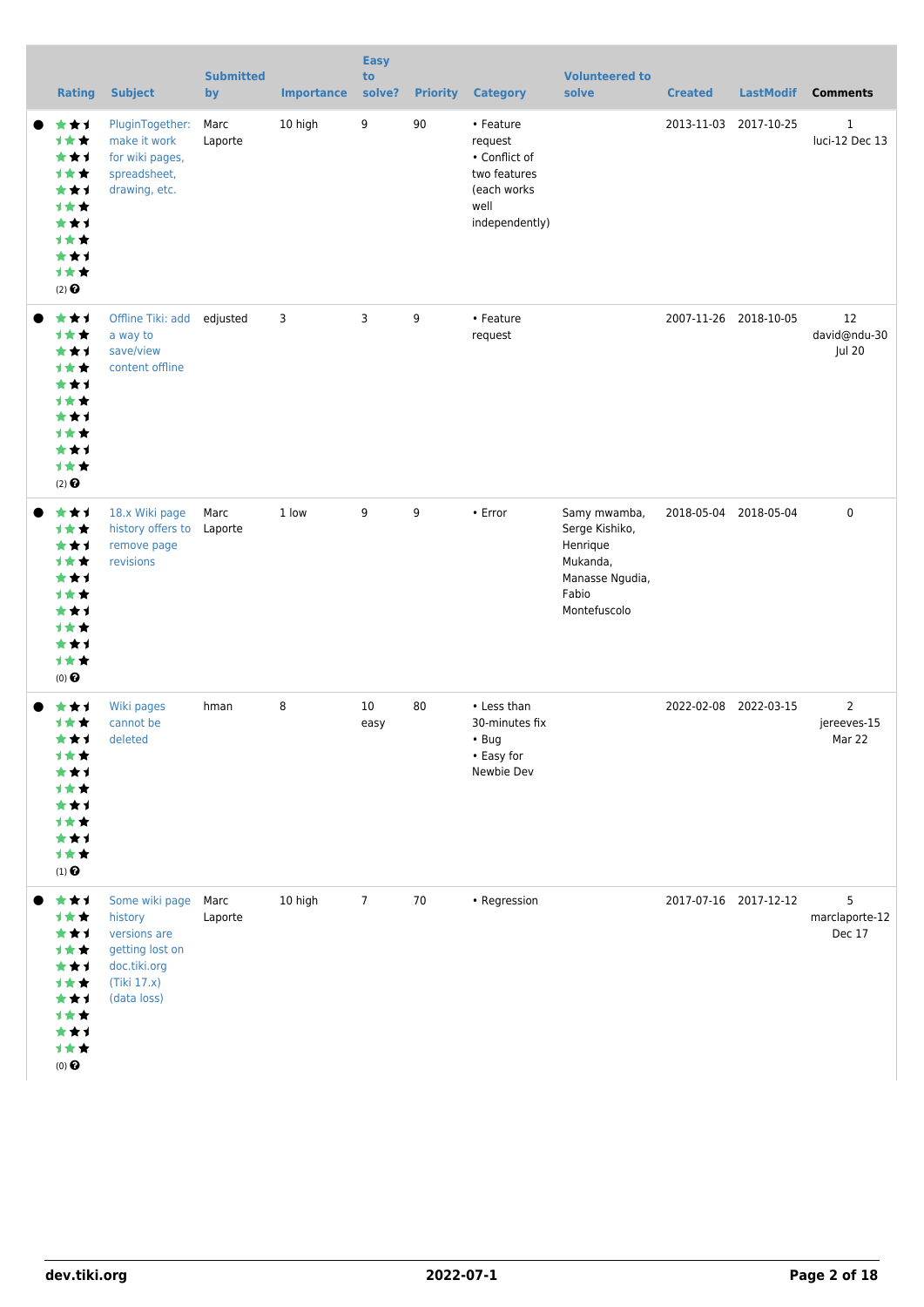| <b>Rating</b>                                                                                                                  | <b>Subject</b>                                                                                                                             | <b>Submitted</b><br>by               | <b>Importance</b> | <b>Easy</b><br>to<br>solve? | <b>Priority</b> | <b>Category</b>                                                            | <b>Volunteered to</b><br>solve                 | <b>Created</b>        | <b>LastModif</b>      | <b>Comments</b>                      |
|--------------------------------------------------------------------------------------------------------------------------------|--------------------------------------------------------------------------------------------------------------------------------------------|--------------------------------------|-------------------|-----------------------------|-----------------|----------------------------------------------------------------------------|------------------------------------------------|-----------------------|-----------------------|--------------------------------------|
| ***<br>1★★<br>***<br>计女女<br>***<br><b>1**</b><br>***<br><b>1**</b><br>***<br><b>1**</b><br>$(0)$ <sup><math>\odot</math></sup> | Wiki page<br>history should<br>not be blocked<br>on *.tiki.org                                                                             | Marc<br>Laporte                      | 7                 | 10 <sup>°</sup><br>easy     | 70              | • Dogfood on<br>a *.tiki.org site                                          |                                                | 2018-04-29 2018-04-29 |                       | 0                                    |
| ***<br>1★★<br>***<br>1★★<br>★★1<br>1★★<br>***<br><b>1**</b><br>***<br>计女女<br>(0)                                               | Anonymous<br>visitors can't<br>view wiki page<br>history on<br>tiki.org                                                                    | Marc<br>Laporte                      | $\overline{7}$    | 10<br>easy                  | 70              | • Dogfood on<br>a *.tiki.org site                                          |                                                | 2018-08-04 2018-08-04 |                       | $\pmb{0}$                            |
| ***<br>1★★<br>***<br><b>1**</b><br>★★1<br>计女女<br>***<br>计女女<br>★★1<br>计女女<br>$(0)$ $\odot$                                     | Wiki History:<br>multiple<br>display<br>regressions<br>(Bootstrap 4)                                                                       | luciash d'<br>being []               | $\overline{7}$    | 10<br>easy                  | 70              | • Usability<br>• Regression                                                | Gary<br>Cunningham-Lee,<br>luciash d' being [] |                       | 2018-10-10 2018-11-20 | 15<br>luci-21 Nov 18                 |
| ***<br>1★★<br>***<br>计女女<br>***<br>计女女<br>***<br><b>1**</b><br>***<br>1★★<br>$(3)$ <sup><math>\odot</math></sup>               | <b>Browse Gallery</b><br>option does not<br>insert files or<br>images syntax<br>into wiki page                                             | John Morris                          | $_{8}$            | $\overline{7}$              | 56              | • Usability<br>• Regression<br>• Easy for<br>Newbie Dev                    | Jonny Bradley                                  | 2019-07-27 2020-06-10 |                       | 5<br>jmorris-05 Jun<br>20            |
| ***<br>1★★<br>***<br>计女女<br>***<br>计女女<br>***<br>计女女<br>***<br>计女女<br>$(0)$ $\odot$                                            | Wiki, Flagged<br>revision, Better<br>naming/label<br>consistency for<br>Wiki feature;<br>approval,<br>revisions,<br>staging and<br>flagged | Bernard<br>Sfez / Tiki<br>Specialist | 6                 | 9                           | 54              | • Feature<br>request<br>• Dogfood on<br>a *.tiki.org site<br>• Consistency |                                                |                       | 2021-11-05 2022-01-03 | $\overline{2}$<br>Bsfez-03 Jan<br>22 |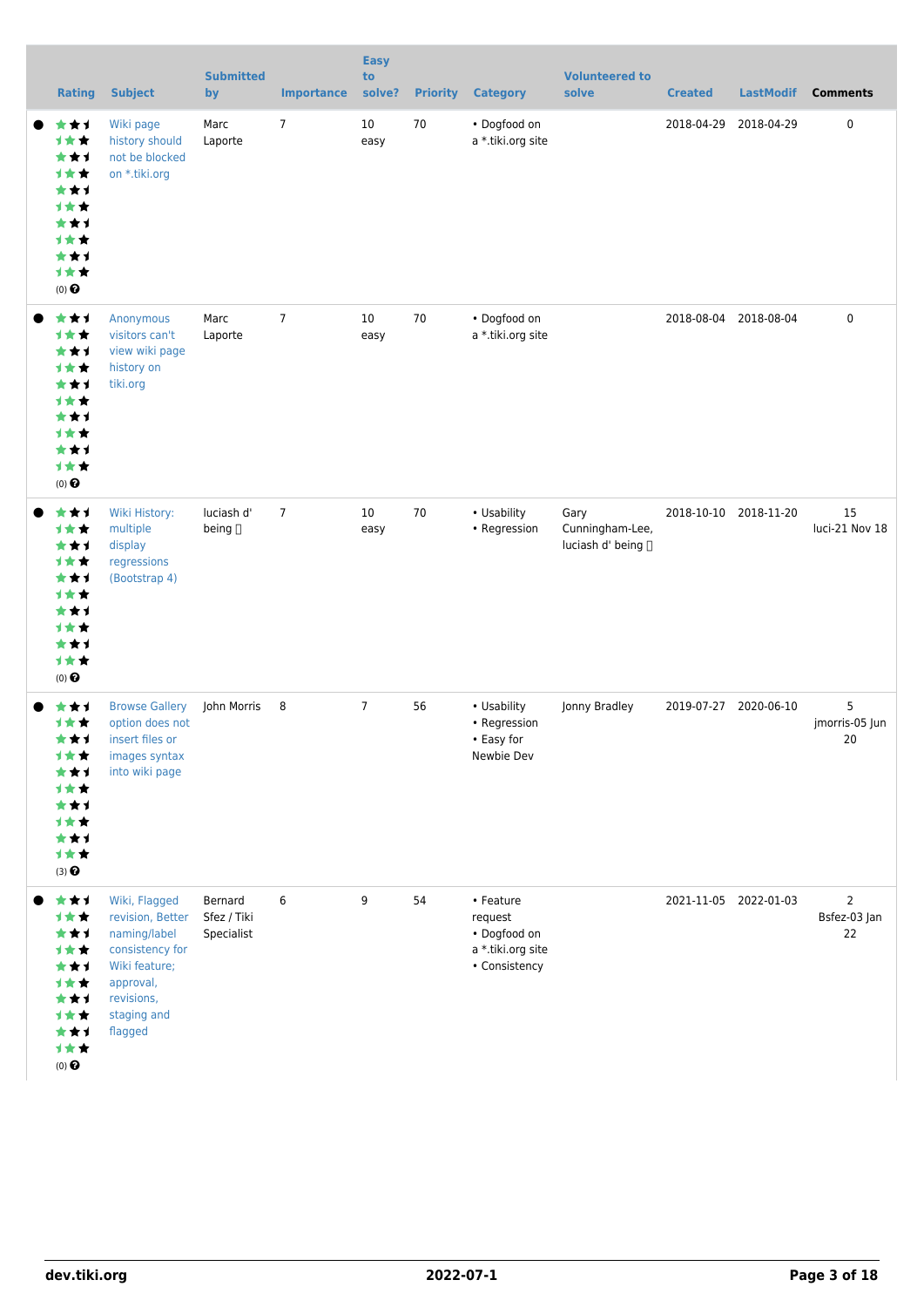| <b>Rating</b>                                                                                                                  | <b>Subject</b>                                                                                                               | <b>Submitted</b><br>by               | <b>Importance</b> | <b>Easy</b><br>to<br>solve? | <b>Priority</b> | <b>Category</b>                                                                                                                     | <b>Volunteered to</b><br>solve | <b>Created</b> | <b>LastModif</b>      | <b>Comments</b>               |
|--------------------------------------------------------------------------------------------------------------------------------|------------------------------------------------------------------------------------------------------------------------------|--------------------------------------|-------------------|-----------------------------|-----------------|-------------------------------------------------------------------------------------------------------------------------------------|--------------------------------|----------------|-----------------------|-------------------------------|
| ***<br>1 * *<br>***<br><b>1**</b><br>***<br>计女女<br>***<br>计女女<br>***<br>计女女<br>$(0)$ <sup><math>\odot</math></sup>             | <b>Preview Does</b><br><b>Not Show</b><br>Fancytable<br>Plugin                                                               | ironwarning                          | 10 high           | 5                           | 50              | • Usability                                                                                                                         |                                |                | 2017-07-07 2017-07-07 | $\pmb{0}$                     |
| ***<br>1★★<br>★★1<br><b>1**</b><br>***<br><b>1**</b><br>***<br><b>1**</b><br>***<br>计女女<br>$(0)$ <sup><math>\odot</math></sup> | Layout clash in<br>history function<br>of Wiki page                                                                          | hman                                 | 5                 | 10<br>easy                  | 50              | • Conflict of<br>two features<br>(each works<br>well<br>independently)<br>• Less than<br>30-minutes fix<br>• Easy for<br>Newbie Dev |                                |                | 2020-07-11 2020-07-11 | $\mathbf 0$                   |
| ***<br>1★★<br>***<br>1★★<br>***<br><b>1**</b><br>***<br>计女女<br>***<br>1★★<br>$(0)$ <sup><math>\odot</math></sup>               | Image<br>attachment are<br>not displayed<br>anymore on a<br>wiki page (at<br>doc)                                            | Bernard<br>Sfez / Tiki<br>Specialist | 10 high           | 5                           | 50              | • Dogfood on<br>a *.tiki.org site<br>• Regression                                                                                   |                                |                | 2021-03-16 2021-11-26 | 5<br>marclaporte-28<br>Jun 21 |
| ★★1<br>计女女<br>***<br>计女女<br>***<br>计女女<br>***<br>计女女<br>***<br>计女女<br>$(0)$ $\odot$                                            | Not possible<br>anymore to<br>save a page<br>with an HTML<br>plugin at<br>dev.t.o (related<br>to tikimaillib<br>and webmail) | Bernard<br>Sfez / Tiki<br>Specialist | 10 high           | 5                           | 50              | • Dogfood on<br>a *.tiki.org site<br>• Regression                                                                                   |                                |                | 2021-11-09 2021-11-09 | $\mathbf 0$                   |
| ***<br>计女女<br>***<br>计女女<br>***<br><b>1**</b><br>***<br>计女女<br>***<br>计女女<br>$(0)$ <sup><math>\odot</math></sup>               | <b>WSOD</b> when<br>creating a new<br>wiki page                                                                              | Torsten<br>Fabricius                 | 10 high           | 5                           | 50              | • Regression<br>$\cdot$ Bug                                                                                                         |                                |                | 2021-11-10 2021-11-10 | $\mathbf 0$                   |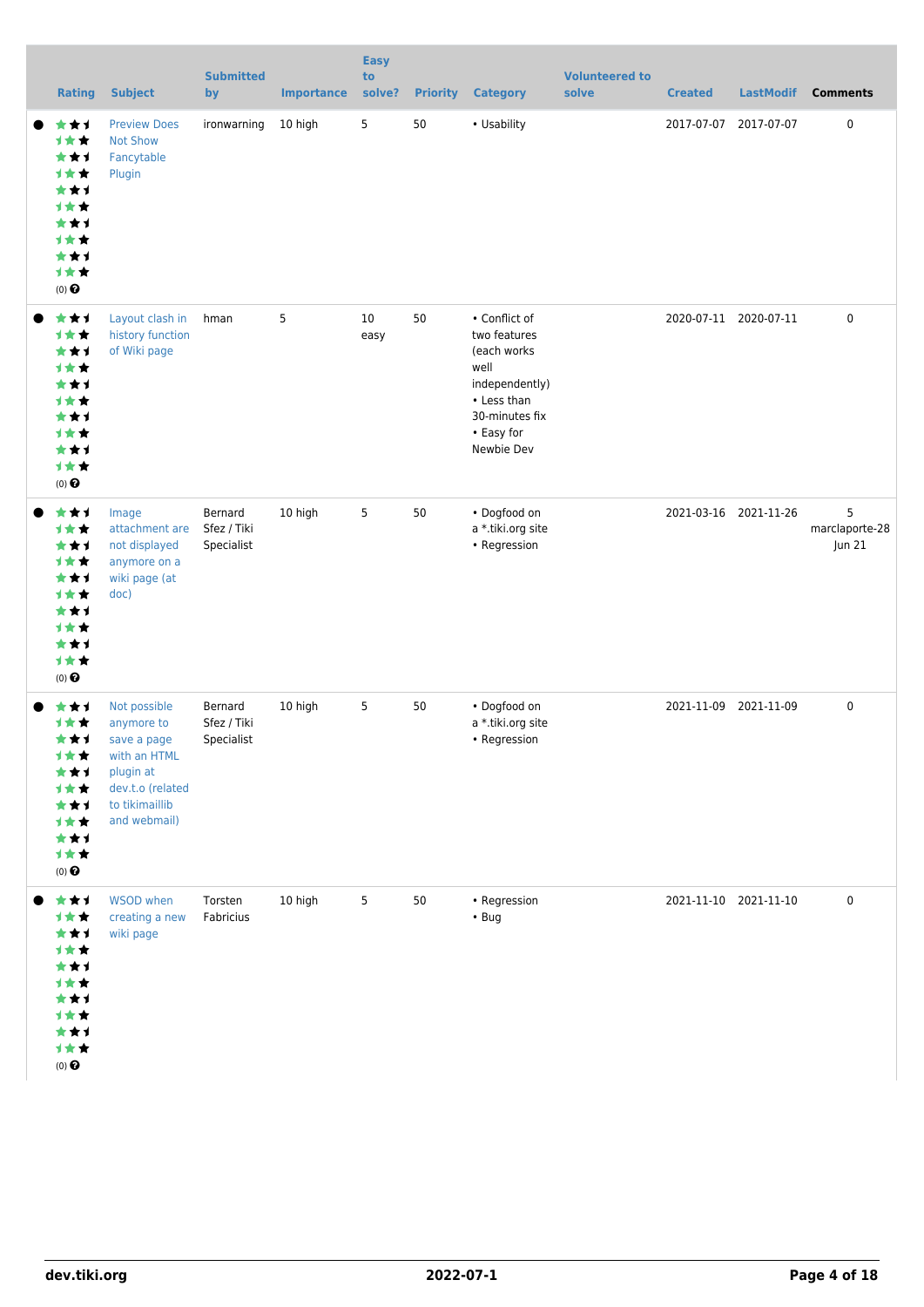|           | <b>Rating</b>                                                                                                | <b>Subject</b>                                                                                                                                             | <b>Submitted</b><br><b>by</b>        | <b>Importance</b> | <b>Easy</b><br>to<br>solve? | <b>Priority</b> | <b>Category</b>                                                                                         | <b>Volunteered to</b><br>solve | <b>Created</b> | <b>LastModif</b> | <b>Comments</b>         |
|-----------|--------------------------------------------------------------------------------------------------------------|------------------------------------------------------------------------------------------------------------------------------------------------------------|--------------------------------------|-------------------|-----------------------------|-----------------|---------------------------------------------------------------------------------------------------------|--------------------------------|----------------|------------------|-------------------------|
| $\bullet$ | * * 1<br><b>1**</b><br>***<br><b>1**</b><br>***<br>1★★<br>***<br><b>1**</b><br>***<br>1★★<br>$(0)$ $\bullet$ | <b>Tiki community</b><br>HomePage<br>show a "Data<br>too long" error<br>due to fields<br>were not<br>properly<br>resized after<br>utf-format<br>conversion | Bernard<br>Sfez / Tiki<br>Specialist | 10 high           | 5                           | 50              | • Usability<br>• Dogfood on<br>a *.tiki.org site<br>• Developer<br>Training<br>• Easy for<br>Newbie Dev |                                | 2021-11-26     | 2021-11-27       | 3<br>Bsfez-27 Nov<br>21 |

#### « 1 (current) [2](https://dev.tiki.org/tiki-print.php?page=Wiki&tr_offset1=20) [3](https://dev.tiki.org/tiki-print.php?page=Wiki&tr_offset1=40)

…

- [9](https://dev.tiki.org/tiki-print.php?page=Wiki&tr_offset1=160)
- 

[»](https://dev.tiki.org/tiki-print.php?page=Wiki&tr_offset1=20)

## Pending

| <b>Rating</b>                                                                                                        | <b>Subject</b>                                                                                             | <b>Submitted</b><br>by | <b>Importance</b> | <b>Easy</b><br>to<br>solve? |    | <b>Priority Category</b>                                        | <b>Volunteered</b><br>to solve | <b>Created</b>        | LastModif | <b>Comments</b>                          |
|----------------------------------------------------------------------------------------------------------------------|------------------------------------------------------------------------------------------------------------|------------------------|-------------------|-----------------------------|----|-----------------------------------------------------------------|--------------------------------|-----------------------|-----------|------------------------------------------|
| $0 \star \star \star$<br>***<br>***<br><b>1**</b><br>***<br><b>1**</b><br>***<br>1★★<br>***<br>计女女<br>$(0)$ $\odot$  | InterTiki backlinks /<br>SisterWiki / Extend<br><b>External Wiki feature</b>                               | Marc<br>Laporte        | $\overline{4}$    | $\overline{2}$              | 8  | • Feature<br>request<br>• Dogfood<br>on a<br>*.tiki.org<br>site |                                | 2008-06-05 2016-11-16 |           | $\mathbf{1}$<br>marclaporte-11<br>Aug 14 |
| $0 \star \star \star$<br>计女女<br>***<br><b>1**</b><br>***<br><b>1**</b><br>***<br>***<br>***<br>1★★<br>$(0)$ $\Theta$ | Wiki page removal<br>fails quietly by<br>default                                                           | Philippe<br>Cloutier   | 9                 | 8                           | 72 | $\bullet$<br>Regression                                         |                                | 2018-02-27 2021-08-05 |           | $\mathbf 0$                              |
| $0 \star \star \star$<br>***<br>***<br>***<br>***<br><b>1**</b><br>***<br>计女女<br>***<br>计女女<br>$(1)$ $\odot$         | <b>Unified Search</b><br>Engine MFTS fails for<br>any content (was<br>'Page alias not found<br>by search') | Hans.Reil              | 9                 | 6                           | 54 | $\bullet$<br>Consistency<br>• Release<br>Blocker                | Nelson Ko                      | 2015-02-01 2015-03-02 |           | 3<br>jonnybradley-26<br>Feb 15           |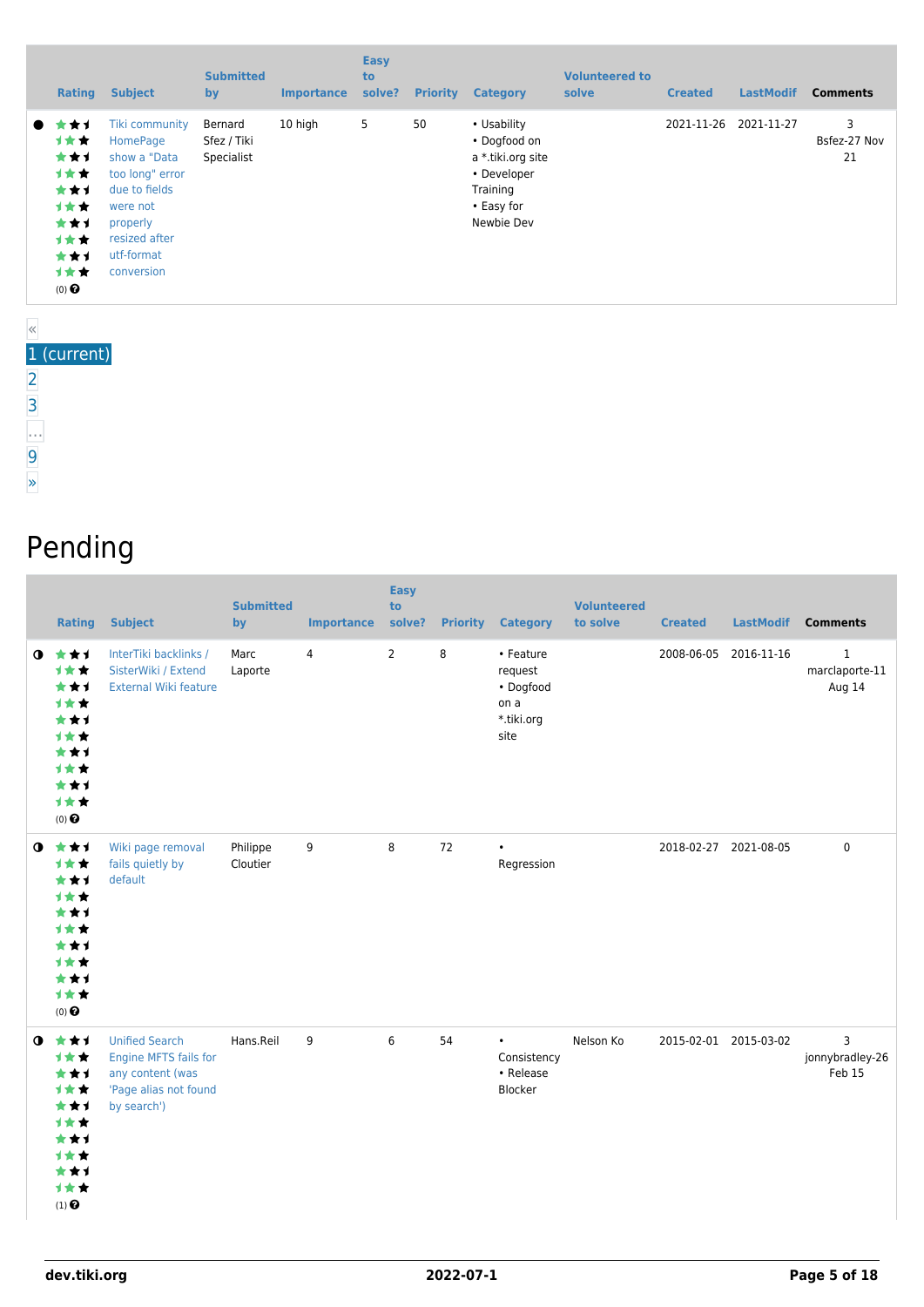|             | <b>Rating</b>                                                                                                   | <b>Subject</b>                                                                                                | <b>Submitted</b><br>by | <b>Importance</b> | <b>Easy</b><br>to<br>solve? | <b>Priority</b> | <b>Category</b>                                                                | <b>Volunteered</b><br>to solve       | <b>Created</b>        | <b>LastModif</b>      | <b>Comments</b>                            |
|-------------|-----------------------------------------------------------------------------------------------------------------|---------------------------------------------------------------------------------------------------------------|------------------------|-------------------|-----------------------------|-----------------|--------------------------------------------------------------------------------|--------------------------------------|-----------------------|-----------------------|--------------------------------------------|
| $\mathbf o$ | ***<br><b>1**</b><br>***<br><b>1**</b><br>***<br><b>1**</b><br>***<br><b>1**</b><br>***<br>计女女<br>$(0)$ $\odot$ | Reduce occurrrence<br>of lost edits                                                                           | Marc<br>Laporte        | 10 high           |                             | 50              | $\cdot$ Error<br>• Usability<br>• Feature<br>request                           | Rick Sapir /<br>Tiki for<br>Smarties |                       | 2007-07-11 2013-06-09 | $\overline{2}$<br>marclaporte-20<br>Jul 07 |
| $\bullet$   | ***<br>计女女<br>***<br>1★★<br>***<br>1★★<br>***<br><b>1**</b><br>***<br>1★★<br>$(0)$ $\odot$                      | It's too difficult to re-<br>use image gallery<br>and file gallery<br>content in wiki<br>pages, trackers, etc | Marc<br>Laporte        | 10 high           |                             | 50              | • Usability<br>• Feature<br>request<br>• Dogfood<br>on a<br>*.tiki.org<br>site |                                      |                       | 2008-01-18 2013-06-09 | 8<br>SEWilco-12 Feb<br>09                  |
| $\mathbf o$ | 大女子<br>1★★<br>***<br>1★★<br>***<br><b>1**</b><br>***<br><b>1**</b><br>***<br>1★★<br>$(0)$ $\bigodot$            | Wiki Table syntax:<br><b>WYSIWCA for</b><br>QuickTags                                                         | Marc<br>Laporte        | 1 low             |                             | 5               | • Usability                                                                    |                                      |                       | 2007-04-12 2008-02-03 | $\mathbf{1}$<br>daniam-27 Nov<br>12        |
| $\bullet$   | 食食手<br>计女女<br>***<br>计女女<br>***<br><b>1**</b><br>***<br>计女女<br>***<br>计女女<br>$(0)$<br>$\pmb{\Theta}$            | tiki-listpages.php:<br>tiki_p_view is<br>necessary even if<br>you have<br>tiki_p_admin_wiki                   | Marc<br>Laporte        | 1 low             |                             | 5               | • Usability<br>Consistency                                                     |                                      | 2008-02-19 2008-02-19 |                       | $\pmb{0}$                                  |
| $\bullet$   | 大大士<br>1★★<br>***<br><b>1**</b><br>***<br><b>1**</b><br>***<br>计女女<br>***<br>计女女<br>$(0)$ $\bigodot$            | RSS for Wiki is<br>malformed (broken<br>in firefox)                                                           | mrisch                 | 6                 | 8                           | 48              | $\cdot$ Error<br>• Patch<br>• Less than<br>30-minutes<br>fix                   | mrisch                               |                       | 2008-01-29 2010-01-15 | 3<br>mrisch-16 Jan 10                      |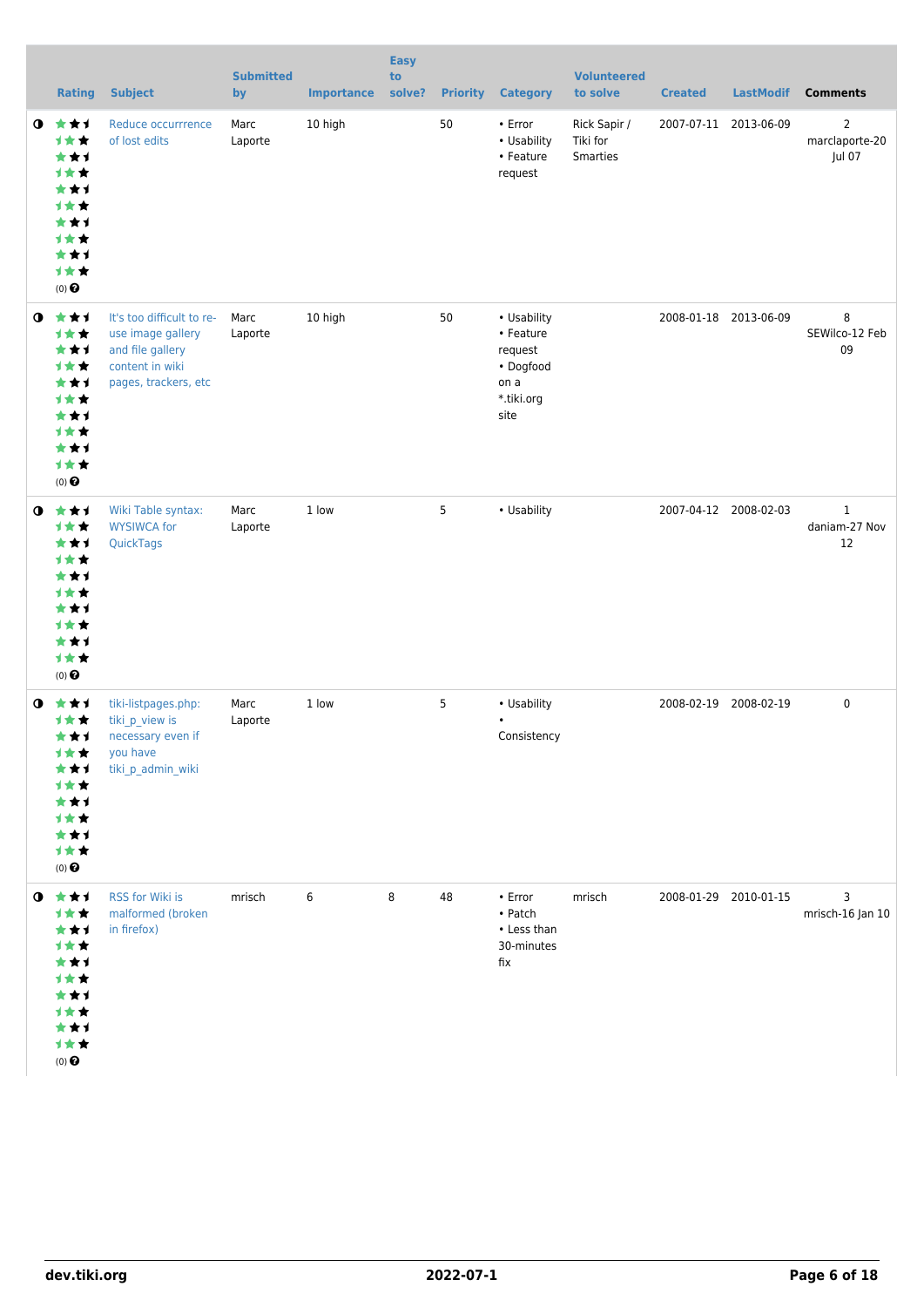|             | <b>Rating</b>                                                                                                       | <b>Subject</b>                                                                                                   | <b>Submitted</b><br>by         | <b>Importance</b> | <b>Easy</b><br>to<br>solve? |    | <b>Priority Category</b>                                         | <b>Volunteered</b><br>to solve | <b>Created</b> | <b>LastModif</b>      | <b>Comments</b>                     |
|-------------|---------------------------------------------------------------------------------------------------------------------|------------------------------------------------------------------------------------------------------------------|--------------------------------|-------------------|-----------------------------|----|------------------------------------------------------------------|--------------------------------|----------------|-----------------------|-------------------------------------|
| $\mathbf o$ | 食食す<br>1★★<br>***<br><b>1**</b><br>***<br>计女女<br>***<br><b>1**</b><br>★★1<br>1★★<br>$(0)$ $\Theta$                  | Infoboxes like<br>MediaWiki/Wikipedia,<br>but not just using<br>trackers                                         | Marc<br>Laporte                | 9 high            |                             | 45 | • Feature<br>request                                             | sylvieg                        |                | 2008-06-22 2010-06-02 | 2<br>marclaporte-02<br>Jun 10       |
| $\bullet$   | 大女士<br>计女女<br>★★1<br>计女女<br>***<br>计女女<br>***<br><b>1**</b><br>★★1<br>1★★<br>$(0)$ $\odot$                          | Category<br>Permissions not<br>taken care properly<br>for showing wiki<br>pages                                  | rodrigososa                    | 9 high            |                             | 45 | $\cdot$ Error<br>• Support<br>request<br>$\bullet$<br>Regression |                                |                | 2010-12-30 2011-10-08 | $\overline{4}$<br>arild-08 Oct 11   |
| $\mathbf o$ | 食食す<br>1★★<br>***<br>计女女<br>***<br><b>1★★</b><br>★★1<br><b>1**</b><br>***<br>计女女<br>$(0)$ $\Theta$                  | 12.x dev.t.o: diff in<br>wiki history after last<br>wiki page edit shows<br>someone else's edit<br>as mine (!!!) | Xavi (as<br>xavidp -<br>admin) | 9                 | 5                           | 45 | • Usability                                                      |                                |                | 2013-11-02 2017-12-12 | 2<br>marclaporte-27<br>Nov 13       |
|             | $0 \star \star \star$<br>***<br>***<br>计女女<br>**1<br><b>1 ★ ★</b><br>***<br>计女女<br>★★1<br>计女女<br>(0) $\pmb{\Theta}$ | Refresh by clicking<br>page title does not<br>work with<br>parameters                                            | Gergely                        | 8                 |                             | 40 | $\cdot$ Error<br>• Usability<br>$\bullet$<br>Consistency         |                                |                | 2010-05-20 2011-01-30 | $\mathbf{1}$<br>sylvie-20 May<br>10 |
|             | $0$ $\star\star\star$<br>计女女<br>***<br>计女女<br>***<br>计女女<br>★★1<br>计女女<br>★★1<br>计女女<br>$(0)$ $\Theta$              | <b>Insert Wiki Link</b><br>popup has scroll bars<br>in IE7 messing up<br>view                                    | Nelson Ko                      | 8                 |                             | 40 | • Usability                                                      |                                |                | 2010-10-25 2010-10-25 | $\pmb{0}$                           |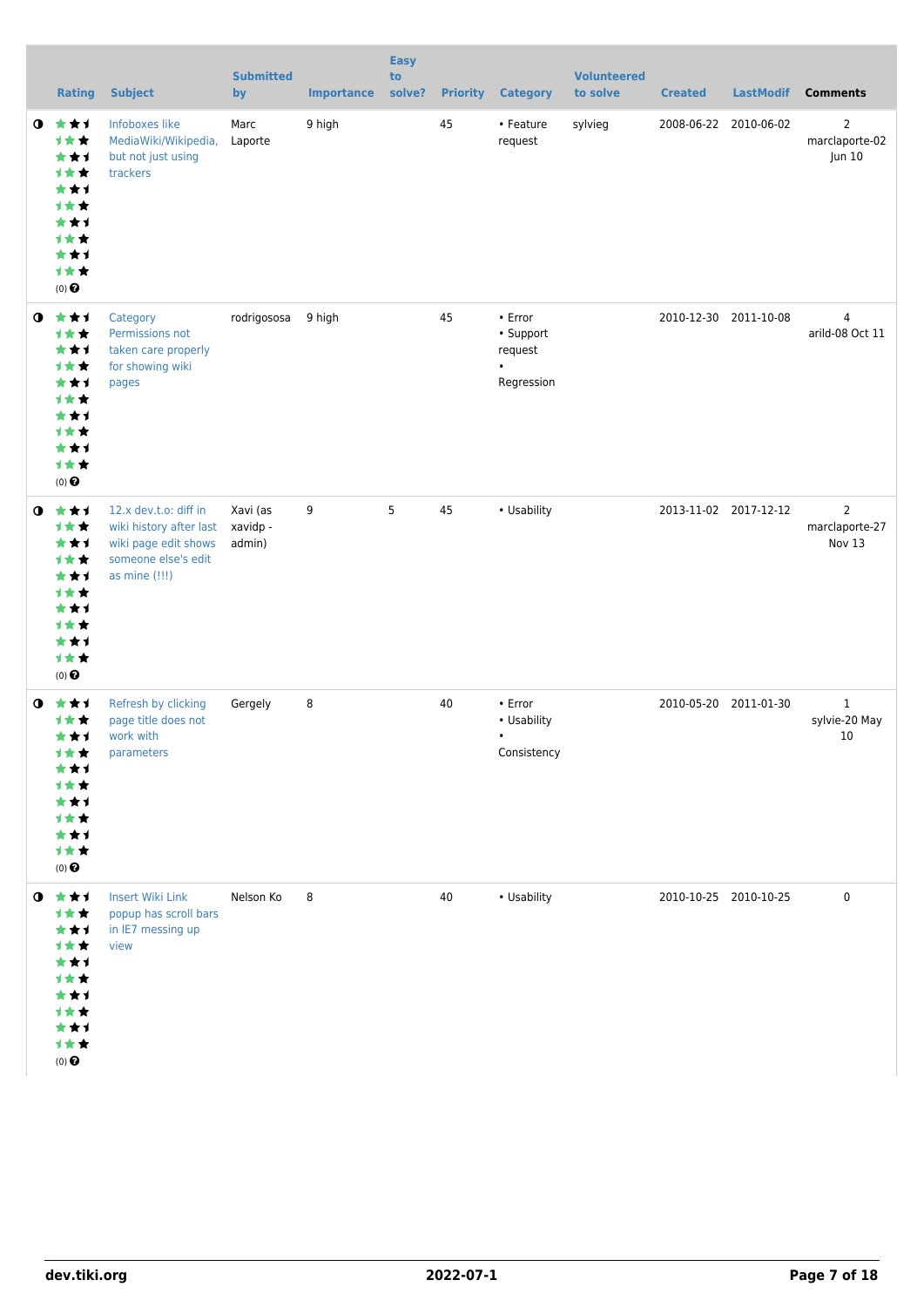|             | <b>Rating</b>                                                                                                   | <b>Subject</b>                                                                                                 | <b>Submitted</b><br>by | <b>Importance</b> | <b>Easy</b><br>to<br>solve? | <b>Priority</b> | <b>Category</b>                                                 | <b>Volunteered</b><br>to solve | <b>Created</b> | <b>LastModif</b>      | <b>Comments</b>                          |
|-------------|-----------------------------------------------------------------------------------------------------------------|----------------------------------------------------------------------------------------------------------------|------------------------|-------------------|-----------------------------|-----------------|-----------------------------------------------------------------|--------------------------------|----------------|-----------------------|------------------------------------------|
| $\bullet$   | ***<br>***<br>***<br><b>1**</b><br>***<br>1★★<br>***<br>1★★<br>★★1<br>1★★<br>$(0)$ $\Theta$                     | Renaming or<br>creation of pages<br>with brackets in<br>name not updating<br>links when Wysiwyg                | Nelson Ko              | 8                 |                             | 40              | • Error                                                         |                                | 2010-11-09     | 2011-10-08            | 1<br>arild-08 Oct 11                     |
| $\bullet$   | ***<br>计女女<br>***<br>1★★<br>***<br>1★★<br>***<br><b>1**</b><br>★★1<br>1★★<br>$(0)$ $\odot$                      | When creating a<br>page, how to inherit<br>permissions from<br>source page?                                    | Marc<br>Laporte        | $\overline{7}$    |                             | 35              | • Feature<br>request                                            |                                |                | 2008-11-08 2008-11-08 | $\mathbf{1}$<br>ChadDa3mon-14<br>Apr 09  |
| $\mathbf o$ | ***<br>1★★<br>***<br>1★★<br>***<br>计女女<br>***<br>计女女<br>***<br>1★★<br>$(0)$ $\odot$                             | <b>Plural WikiWords</b><br>when using<br>((WikiWord))                                                          | Marc<br>Laporte        | 6                 |                             | 30              | • Feature<br>request<br>• Dogfood<br>on a<br>*.tiki.org<br>site |                                |                | 2007-08-11 2008-06-03 | $\pmb{0}$                                |
| $\bullet$   | 食食手<br>1★★<br>***<br>计女女<br>***<br><b>1★★</b><br>***<br>1★★<br>***<br>计女女<br>$(0)$ $\odot$                      | 1-click access to be<br>able to do certain<br>actions (view a page,<br>edit a page, edit<br>user tracker, etc) | Marc<br>Laporte        | 6                 |                             | 30              | • Feature<br>request                                            |                                |                | 2008-02-26 2010-02-28 | $\mathbf{1}$<br>marclaporte-15<br>Jan 10 |
|             | $0$ $\star\star\star$<br>1女女<br>***<br>1★★<br>***<br>1★★<br>***<br>1★★<br>***<br>计女女<br>$(0)$<br>$\pmb{\Theta}$ | Page creators are<br>admin of their<br>pages, but unable to<br>remove them                                     | cjwiki                 | 6                 |                             | 30              | Consistency                                                     |                                |                | 2008-03-31 2008-04-02 | $\pmb{0}$                                |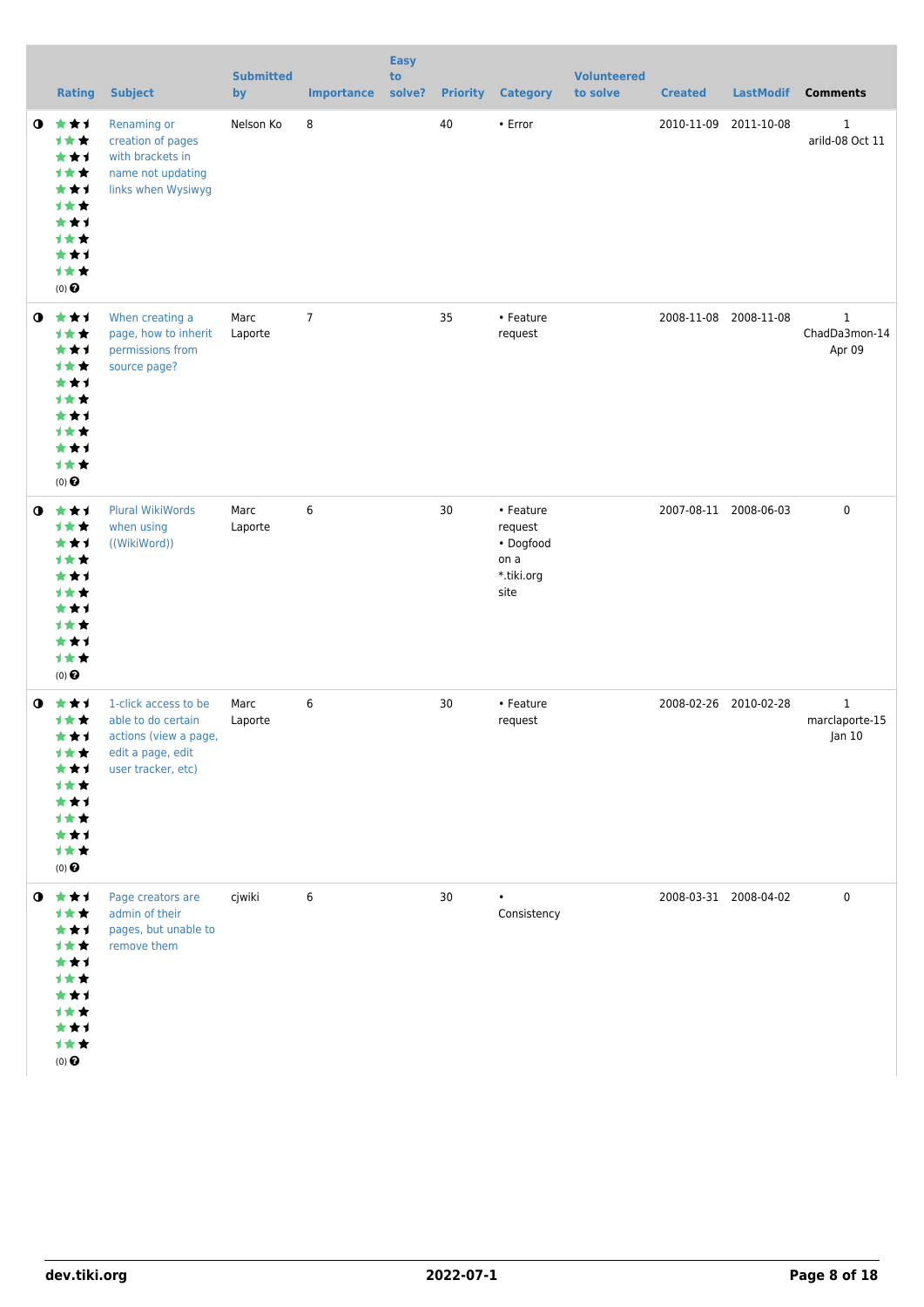|           |                                                                                        | <b>Rating Subject</b>                                                                                 | <b>Submitted</b><br>by | <b>Importance</b> | <b>Easy</b><br>to<br>solve? |    | <b>Priority Category</b> | <b>Volunteered</b><br>to solve | <b>Created</b> | <b>LastModif</b> | <b>Comments</b> |
|-----------|----------------------------------------------------------------------------------------|-------------------------------------------------------------------------------------------------------|------------------------|-------------------|-----------------------------|----|--------------------------|--------------------------------|----------------|------------------|-----------------|
| $\bullet$ | ***<br>计女女<br>***<br>计女女<br>***<br>计女女<br>***<br>计女女<br>***<br>计女女<br>$(0)$ $\bigodot$ | Editing in normal<br>with wysiwyg<br>enabled breaks wiki<br>syntax                                    | jshuler                | 6                 |                             | 30 | • Error                  |                                | 2008-04-09     | 2008-04-09       | 0               |
| $\bullet$ | ***<br>计女女<br>***<br>计女女<br>***<br>计女女<br>***<br>计女女<br>***<br>计女女<br>$(0)$ $\odot$    | Send Wiki Pages<br><b>XMLRPC</b> erases<br>remote host<br>information when<br>adding pages to<br>send | amette                 | 6                 |                             | 30 | • Usability              |                                | 2005-10-08     | 2007-06-12       | 0               |

« 1 (current)

[2](https://dev.tiki.org/tiki-print.php?page=Wiki&tr_offset2=20) [3](https://dev.tiki.org/tiki-print.php?page=Wiki&tr_offset2=40)

- 
- [»](https://dev.tiki.org/tiki-print.php?page=Wiki&tr_offset2=20)

#### Closed (solved)

| Rating                                                                                            | <b>Subject</b>                                                                  | <b>Submitted</b><br>by     | <b>Importance</b> | <b>Easy</b><br>to<br>solve? | <b>Priority</b> | <b>Category</b>         | <b>Volunteered</b><br>to solve | <b>Created</b>        | <b>LastModif</b> | <b>Comments</b>               |
|---------------------------------------------------------------------------------------------------|---------------------------------------------------------------------------------|----------------------------|-------------------|-----------------------------|-----------------|-------------------------|--------------------------------|-----------------------|------------------|-------------------------------|
| $Q \star \star I$<br>计女女<br>***<br>计女女<br>***<br>计女女<br>***<br>计女女<br>***<br>计女女<br>$(0)$ $\odot$ | Error in tiki-editpage.php                                                      | bynk                       | 9 high            | 10<br>easy                  | 90              | $\cdot$ Error           |                                | 2012-04-20 2012-04-20 |                  | 2<br>marclaporte-22<br>Apr 12 |
| ◎ ★★1<br>计女女<br>***<br>计女女<br>***<br>计女女<br>***<br>计女女<br>***<br>计女女<br>$(0)$ $\odot$             | tiki-listpages.php: Layout of<br>the page is broken with<br>Tablesorter enabled | luciash d'<br>being $\Box$ | 10 high           | 9                           | 90              | $\bullet$<br>Regression |                                | 2018-10-05 2018-10-30 |                  | 8<br>chibaguy-18 Oct<br>18    |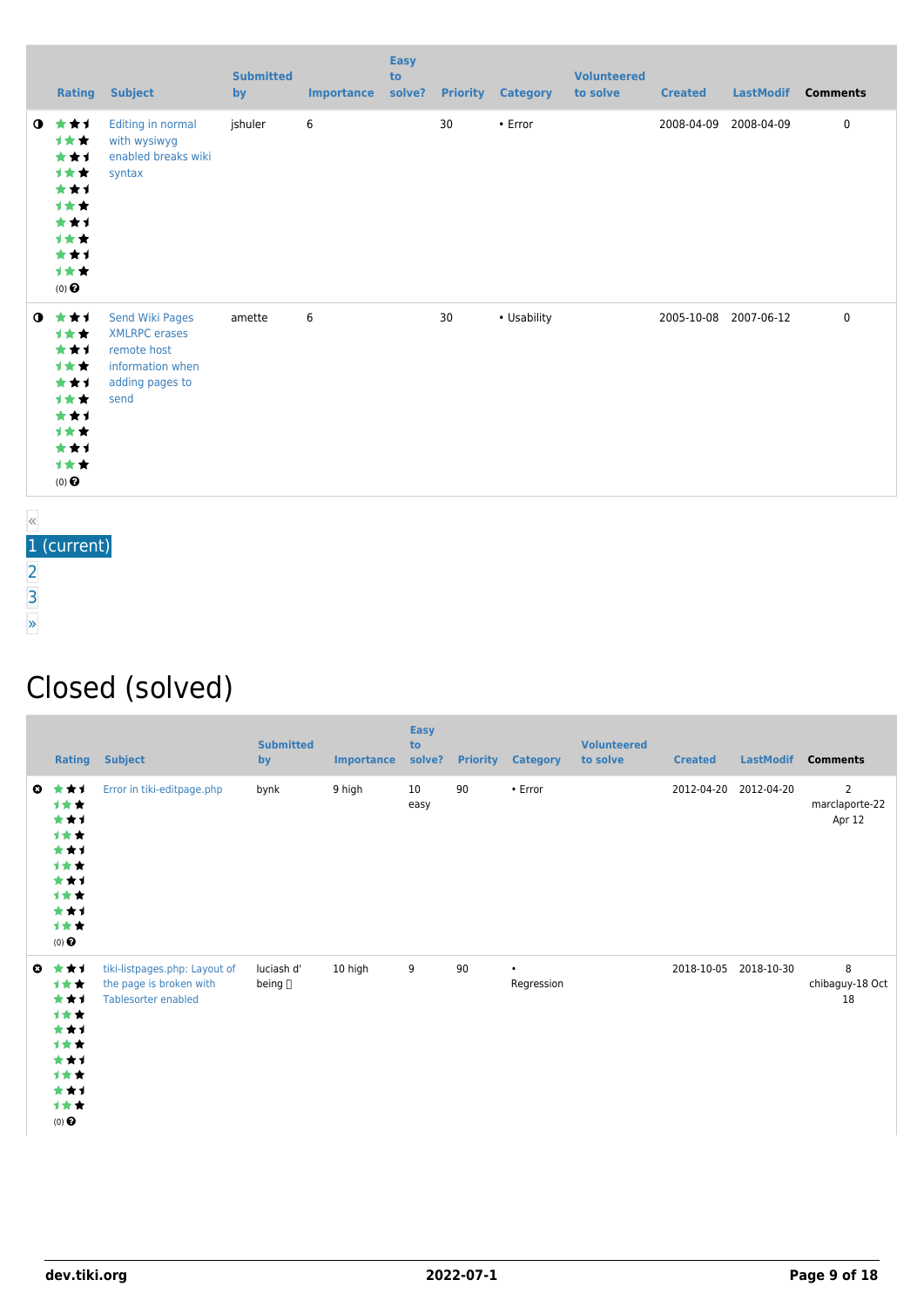|              | <b>Rating</b>                                                                                                  | <b>Subject</b>                                                                                                                                                 | <b>Submitted</b><br>by                       | <b>Importance</b> | <b>Easy</b><br>to<br>solve? |    | <b>Priority Category</b>                                                                                           | <b>Volunteered</b><br>to solve | <b>Created</b> | <b>LastModif</b>      | <b>Comments</b>                           |
|--------------|----------------------------------------------------------------------------------------------------------------|----------------------------------------------------------------------------------------------------------------------------------------------------------------|----------------------------------------------|-------------------|-----------------------------|----|--------------------------------------------------------------------------------------------------------------------|--------------------------------|----------------|-----------------------|-------------------------------------------|
|              | ◎ ★★★<br>计女女<br>***<br>计女女<br>***<br>计女女<br>***<br>计女女<br>***<br>计女女<br>$(0)$ $\odot$                          | 12.x svn LTS recent<br>regression: mysql table for<br>unified index doesn't exist<br>and page edit displays fatal<br>error (even if edition saved<br>properly) | Xavier de<br>Pedro                           | 9                 | 9                           | 81 | $\bullet$<br>Regression<br>• Release<br>Blocker                                                                    |                                |                | 2015-04-19 2015-09-15 | $\mathbf{1}$<br>jonnybradley-03<br>May 15 |
| $\bullet$    | ***<br>计女女<br>***<br>计女女<br>***<br>计女女<br>***<br>计女女<br>***<br>计女女<br>$(0)$ $\bigodot$                         | The dev dashboard title is<br>hidden if the content of the<br>issue is too big                                                                                 | Bernard Sfez 10 high<br>/ Tiki<br>Specialist |                   | 8                           | 80 | • Dogfood<br>on a<br>*.tiki.org<br>site<br>Regression                                                              |                                |                | 2021-05-30 2021-07-16 | 3<br>Bsfez-16 Jul 21                      |
|              | ◎ ★★1<br>计女女<br>***<br>计女女<br>***<br>计女女<br>***<br>计女女<br>***<br>计女女<br>$(0)$ $\odot$                          | tiki-pagehistory.php URLS<br>are long & ugly (but we need<br>diff urls working)                                                                                | Marc Laporte 2                               |                   | $\overline{4}$              | 8  | • Feature<br>request                                                                                               | manivannans                    |                | 2013-11-17 2017-01-16 | 6<br>Bsfez-17 Jan 17                      |
| $\mathbf{c}$ | ***<br>计女女<br>***<br>计女女<br>* * 1<br>计女女<br>***<br>计女女<br>***<br>计女女<br>$(0)$ $\bigodot$                       | Fullscreen Edit: Wiki &<br>Plugins Help are missing                                                                                                            | Marc Laporte 9 high                          |                   | 8                           | 72 | • Feature<br>request<br>• Dogfood<br>on a<br>*.tiki.org<br>site<br>Consistency<br>• Less than<br>30-minutes<br>fix |                                |                | 2008-10-19 2010-01-18 | $\mathbf 0$                               |
|              | $0$ $\star$ $\star$ $1$<br>计女女<br>***<br>计女女<br>***<br>计女女<br>***<br>计女女<br>***<br>计女女<br>$(0)$ $\pmb{\Theta}$ | Unable to go to next or<br>previous page                                                                                                                       | trois14                                      | 9 high            | 8                           | 72 | $\bullet$<br>Regression<br>• Less than<br>30-minutes<br>fix                                                        |                                |                | 2009-05-16 2010-01-14 | 8<br>Chealer9-14 Jan<br>10                |
|              | ◎ ★★★<br>计女女<br>***<br>计女女<br>***<br>计女女<br>***<br>计女女<br>***<br>计女女<br>$(0)$ $\odot$                          | Allow for styling of the page<br>name in a link to a non-<br>existent page                                                                                     | DavidBright 8                                |                   | 9                           | 72 | • Feature<br>request                                                                                               |                                |                | 2013-04-13 2016-12-29 | 6<br>DavidBright-29<br>Dec 16             |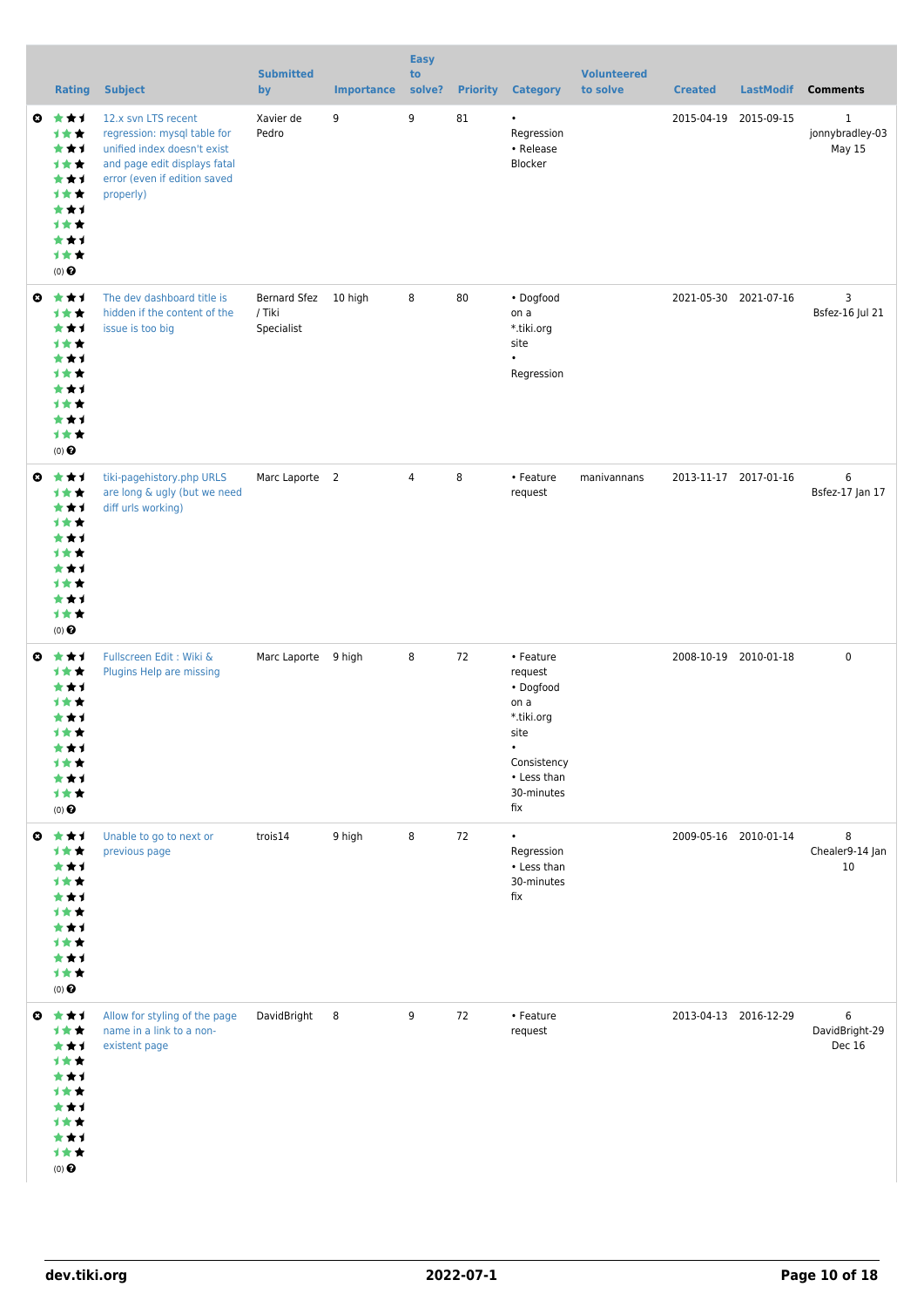|                       | Rating                                                                                                      | <b>Subject</b>                                                                 | <b>Submitted</b><br>by             | Importance | <b>Easy</b><br>to<br>solve? |    | <b>Priority Category</b>                                                                                            | <b>Volunteered</b><br>to solve | <b>Created</b> |                       | LastModif Comments                 |
|-----------------------|-------------------------------------------------------------------------------------------------------------|--------------------------------------------------------------------------------|------------------------------------|------------|-----------------------------|----|---------------------------------------------------------------------------------------------------------------------|--------------------------------|----------------|-----------------------|------------------------------------|
| ø                     | ***<br>计女女<br>***<br>计女女<br>***<br>计女女<br>***<br>计女女<br>***<br>计女女<br>$(0)$ $\pmb{\Theta}$                  | 12.x regression: Wiki preview<br>is blank                                      | Marc Laporte 10 high               |            | $7\overline{ }$             | 70 | Regression                                                                                                          | manivannans                    |                | 2013-11-03 2013-11-19 | 0                                  |
|                       | ◎ ★★1<br>计女女<br>***<br>计女女<br>***<br>计女女<br>***<br>计女女<br>***<br>计女女<br>$(0)$ <sup><math>\odot</math></sup> | Google results for Tiki Wiki<br>Donation don't point where it / Tiki<br>should | Bernard Sfez 10 high<br>Specialist |            | $\overline{7}$              | 70 | • Error<br>$\bullet$<br>Community<br>projects<br>• Dogfood<br>on a<br>*.tiki.org<br>site<br>$\bullet$<br>Regression |                                |                | 2021-02-19 2021-05-26 | $\overline{2}$<br>Bsfez-26 May 21  |
| $\bullet$             | 食食す<br>计女女<br>***<br>计女女<br>***<br>计女女<br>***<br>计女女<br>***<br>计女女<br>$(0)$ $\pmb{\Theta}$                  | List pages should have a<br>create/edit wiki page box                          |                                    | 8          | 8                           | 64 | • Feature<br>request<br>Consistency<br>• Less than<br>30-minutes<br>fix                                             |                                |                | 2009-04-13 2010-01-18 | $\pmb{0}$                          |
| O                     | ***<br>计女女<br>***<br>计女女<br>***<br>计女女<br>***<br>计女女<br>★★1<br>计女女<br>$(0)$ $\odot$                         | wiki shows no preview in<br>translate edit mode                                |                                    | 8          | 8                           | 64 | • Usability<br>$\bullet$<br>Consistency<br>• Less than<br>30-minutes<br>fix                                         |                                |                | 2009-04-21 2010-01-18 | $\mathbf 0$                        |
| $\boldsymbol{\omega}$ | 大女子<br>计女女<br>***<br>1★★<br>***<br>计女女<br>***<br>计女女<br>***<br>计女女<br>$(0)$<br>$\pmb{\Theta}$               | maketoc in tikiwiki 3.2<br>"amplifies" content after<br>saving?                | wincel                             | 8          | 8                           | 64 | $\cdot$ Error<br>• Usability<br>• Less than<br>30-minutes<br>fix                                                    |                                |                | 2009-10-26 2010-01-17 | $\overline{2}$<br>wincel-03 Jan 10 |
|                       | ◎ ★★1<br>计女女<br>***<br>计女女<br>***<br>计女女<br>***<br>计女女<br>***<br>计女女<br>$(0)$ $\bigodot$                    | 13.x doc.tiki.org :: preview<br>diff no longer works                           | Marc Laporte 8                     |            | 8                           | 64 | $\bullet$<br>Regression                                                                                             |                                |                | 2014-07-26 2016-12-12 | $\mathbf 0$                        |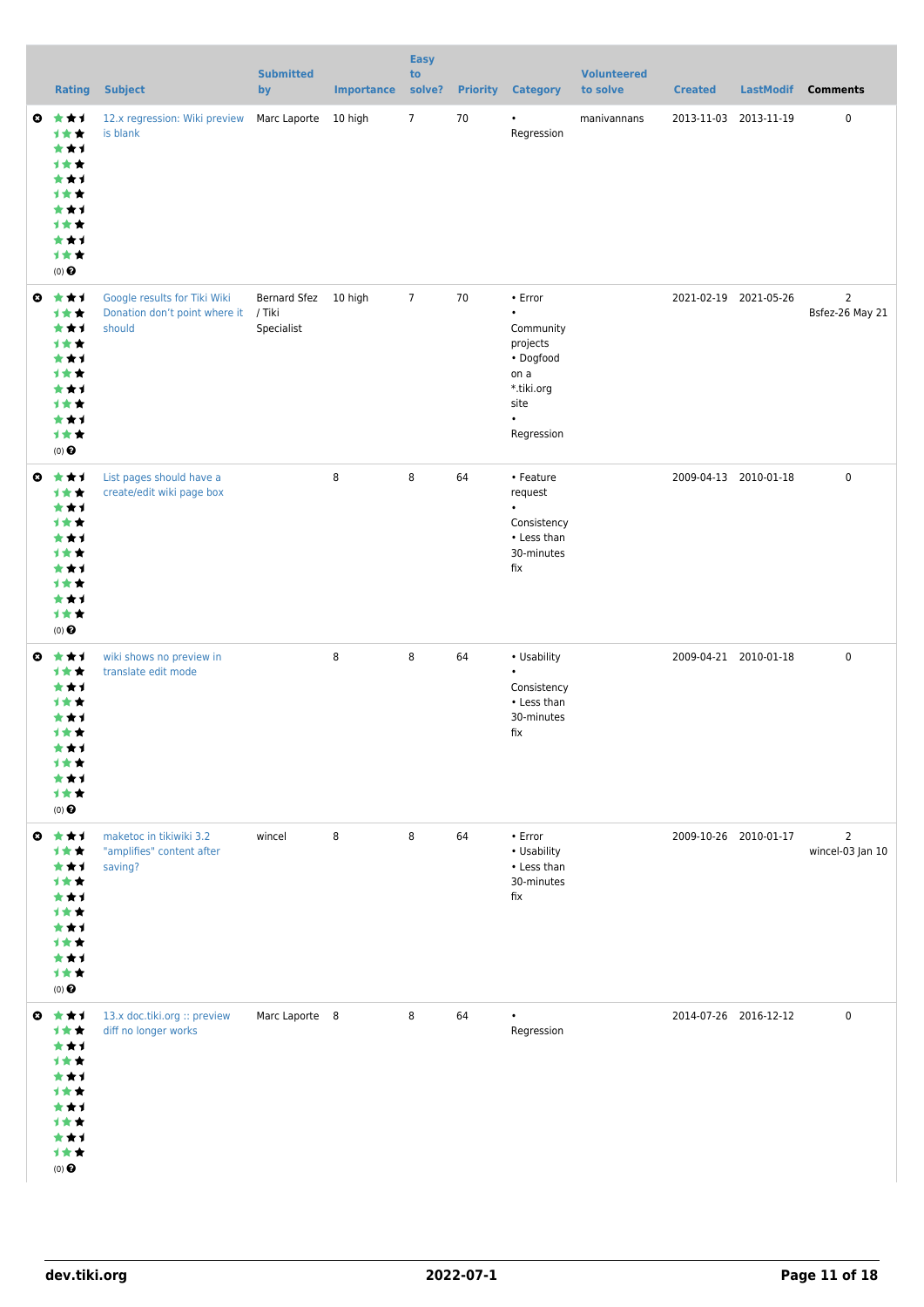|   | <b>Rating</b>                                                                                          | <b>Subject</b>                                                                       | <b>Submitted</b><br>by                 | <b>Importance</b> | <b>Easy</b><br>to<br>solve? | <b>Priority</b> | <b>Category</b>                                                                              | <b>Volunteered</b><br>to solve | <b>Created</b> | <b>LastModif</b>      | <b>Comments</b>                     |
|---|--------------------------------------------------------------------------------------------------------|--------------------------------------------------------------------------------------|----------------------------------------|-------------------|-----------------------------|-----------------|----------------------------------------------------------------------------------------------|--------------------------------|----------------|-----------------------|-------------------------------------|
|   | ◎ ★★1<br>计女女<br>***<br>计女女<br>***<br>计女女<br>***<br>计女女<br>***<br>计女女<br>$(0)$ $\Theta$                 | Copy'ing a wiki page show<br>tags permissions error<br>(wrongly)                     | Bernard Sfez 8<br>/ Tiki<br>Specialist |                   | 8                           | 64              | • Error<br>$\bullet$<br>Regression<br>• Release<br>Blocker                                   |                                |                | 2017-12-11 2017-12-11 | $\mathbf 0$                         |
| O | ***<br>计女女<br>***<br>计女女<br>***<br><b>1**</b><br>***<br>计女女<br>***<br>计女女<br>$(0)$ $\Theta$            | 10.x page history selected<br>versions are lost                                      | Marc Laporte 7                         |                   | 9                           | 63              | $\bullet$<br>Regression                                                                      |                                |                | 2013-03-11 2013-03-11 | $\mathbf 0$                         |
|   | ◎ ★★1<br>计女女<br>***<br>计女女<br>***<br>计女女<br>★★↑<br>计女女<br>***<br>计女女<br>$(0)$ $\odot$                  | Anchor links on headings: Be<br>able to select the headings it<br>will be applied to | Bernard Sfez 7<br>/ Tiki<br>Specialist |                   | 9                           | 63              | • Feature<br>request<br>• Easy for<br>Newbie Dev                                             |                                |                | 2020-02-26 2022-03-28 | 6<br>adrien.maloba-28<br>Mar 22     |
| O | 大大才<br>计女女<br>***<br>计女女<br>★★1<br>计女女<br>★★↑<br>1 * *<br>***<br>计女女<br>$(0)$ $\odot$                  | Keep form data after back<br>button (when CAPTCHA typo<br>/ session expired)         | homunq                                 | $\overline{7}$    | 8                           | 56              | • Error<br>• Usability<br>• Feature<br>request<br>• Less than<br>30-minutes<br>fix           | homunq                         |                | 2007-04-05 2010-01-15 | $\mathbf{1}$<br>homunq-09 Apr<br>07 |
|   | ◎ ★★1<br>计女女<br>***<br>计女女<br>***<br><b>1**</b><br>★★↑<br>1★★<br>***<br>计女女<br>$(0)$<br>$\pmb{\Theta}$ | feature_wiki_1like_redirection eefano<br>works always                                |                                        | $\overline{7}$    | 8                           | 56              | $\bullet$<br>Consistency<br>• Less than<br>30-minutes<br>fix                                 |                                |                | 2008-10-03 2010-01-14 | $\mathbf 0$                         |
| ◶ | 大女子<br>计女女<br>***<br>1★★<br>***<br>计女女<br>★★↑<br>计女女<br>***<br>计女女<br>$(0)$<br>$\pmb{\Theta}$          | Code plugin messes up page<br>width (right hand column is<br>now offscreen)          | ChadDa3mon 7                           |                   | 8                           | 56              | $\cdot$ Error<br>• Usability<br>$\bullet$<br>Consistency<br>• Less than<br>30-minutes<br>fix | Gary<br>Cunningham-Lee         |                | 2009-05-18 2010-01-18 | $\mathbf 0$                         |

« 1 (current)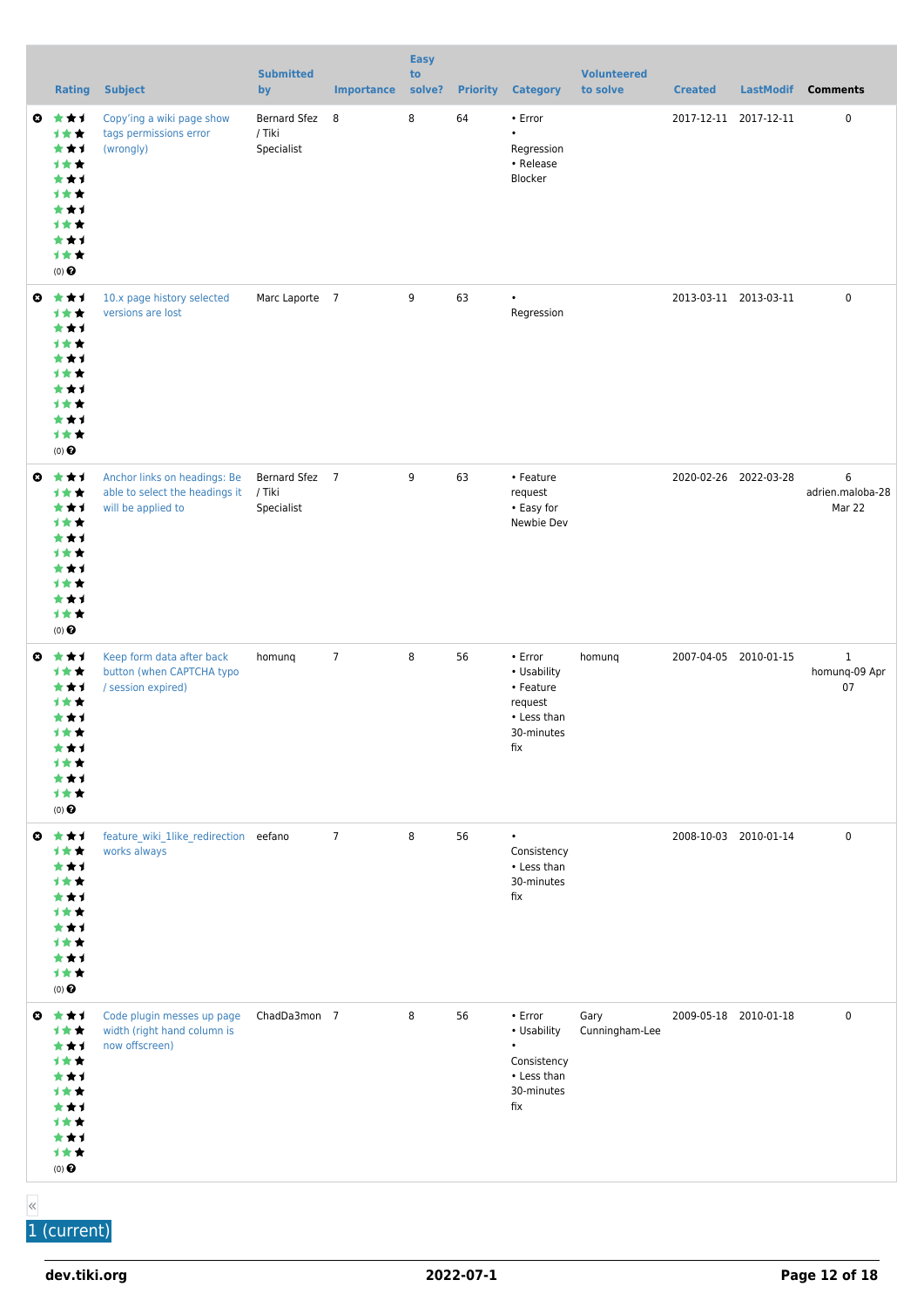## Interested community members

| <b>Full Name</b> | tw.o Login Interested in features                                                                                                                                                                                                                                                                                                                                                                                                               | <b>LastModif</b>            |
|------------------|-------------------------------------------------------------------------------------------------------------------------------------------------------------------------------------------------------------------------------------------------------------------------------------------------------------------------------------------------------------------------------------------------------------------------------------------------|-----------------------------|
| Mikael Franzén   | Wiki (page view, edit, history, rename, etc)<br><b>Trackers</b><br>MyTiki<br>Category<br>File Gallery (elFinder or standard UI)<br><b>RSS</b><br><b>PDF</b><br>Theme: Look & feel, Styles, CSS, Theme<br><b>Control Center</b><br>Templates (Smarty)<br><b>Modules</b><br>Wiki Structure (book & table of content)<br>Draw (SVG-edit)<br>Tell a Friend / Social Bookmarking<br>Workspace<br>Perspectives<br>Social Networking<br>Tracker revamp | 21 Jan 13 00:08<br>GMT-0000 |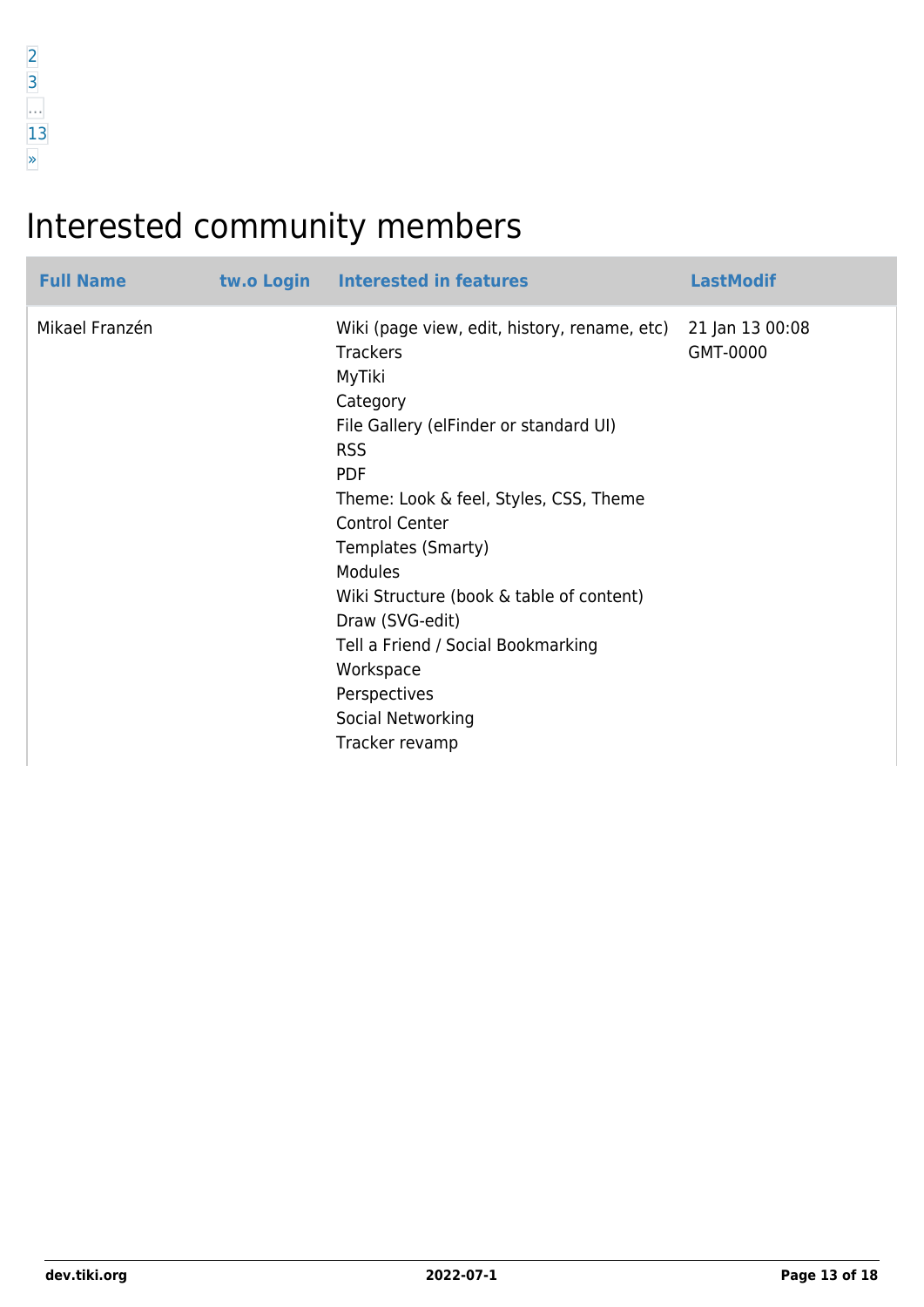| <b>Full Name</b>         | tw.o Login | <b>Interested in features</b>                                                                                                                                                                                                                                                                                                                                                                                                                                                                                                                             | <b>LastModif</b>            |
|--------------------------|------------|-----------------------------------------------------------------------------------------------------------------------------------------------------------------------------------------------------------------------------------------------------------------------------------------------------------------------------------------------------------------------------------------------------------------------------------------------------------------------------------------------------------------------------------------------------------|-----------------------------|
| Olaf-Michael<br>Stefanov | omstefanov | Wiki (page view, edit, history, rename, etc)<br>Administration<br><b>Trackers</b><br>Spreadsheet<br>Webmail<br>User Administration (Registration, Login &<br>Banning)<br>Templates (Smarty)<br>Wiki Plugin (extends basic syntax)<br>Installer (profiles, upgrades and server-<br>related issues)<br>Modules<br>i18n (Multilingual, I10n, Babelfish)<br>Score<br>Wiki Syntax (text area, parser, external<br>wiki, etc)<br><b>Stats</b><br>HTML page<br>Performance / Speed / Load / Compression<br>/ Cache<br>Lost edit protection<br>~Trackers (mirror) | 19 Jun 11 16:43<br>GMT-0000 |
| Cyril Gallant            |            | Wiki (page view, edit, history, rename, etc)<br>Article<br>Blog<br>Trackers<br>MyTiki<br>Category<br>Comment<br>Menu<br>Theme: Look & feel, Styles, CSS, Theme<br><b>Control Center</b><br>Wiki Plugin (extends basic syntax)<br>Modules<br>Site Identity<br>Search engine optimization (SEO)<br>Wiki Syntax (text area, parser, external<br>wiki, etc)<br>Group<br>Permission<br>Workspace<br>Perspectives                                                                                                                                               | 11 Nov 10 21:43<br>GMT-0000 |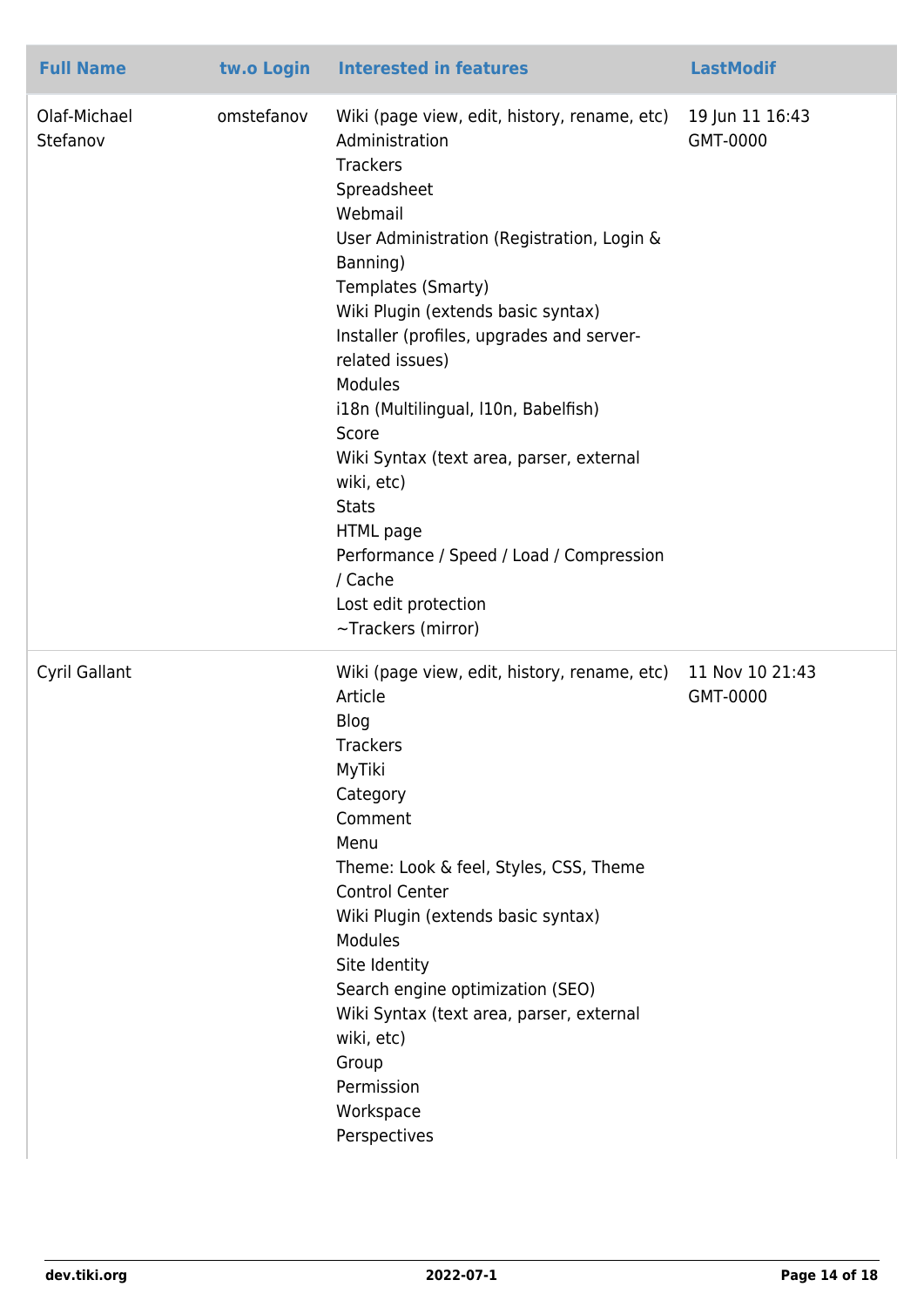| <b>Full Name</b>      | tw.o Login | <b>Interested in features</b>                                                                                                                                                                                                                                                                                                                                          | <b>LastModif</b>            |
|-----------------------|------------|------------------------------------------------------------------------------------------------------------------------------------------------------------------------------------------------------------------------------------------------------------------------------------------------------------------------------------------------------------------------|-----------------------------|
| <b>Ted Hess</b>       | thess      | <b>Browser Compatibility</b><br>Wiki (page view, edit, history, rename, etc)<br>Blog<br>MyTiki<br>Category<br>All / Undefined<br>Comment<br>Menu<br>Date and Time<br>Inter-User messages<br>Content template<br>$\neg$ Backup<br>Dynamic Content<br>Custom Home Page and Group Home Page<br>Debugger Console<br>Group<br>Permission<br>Profile Manager<br>Perspectives | 28 May 10 18:58<br>GMT-0000 |
| <b>Edmund C Scott</b> | edmund     | Wiki (page view, edit, history, rename, etc)<br><b>Trackers</b><br>All / Undefined                                                                                                                                                                                                                                                                                     | 17 Jun 09 19:31<br>GMT-0000 |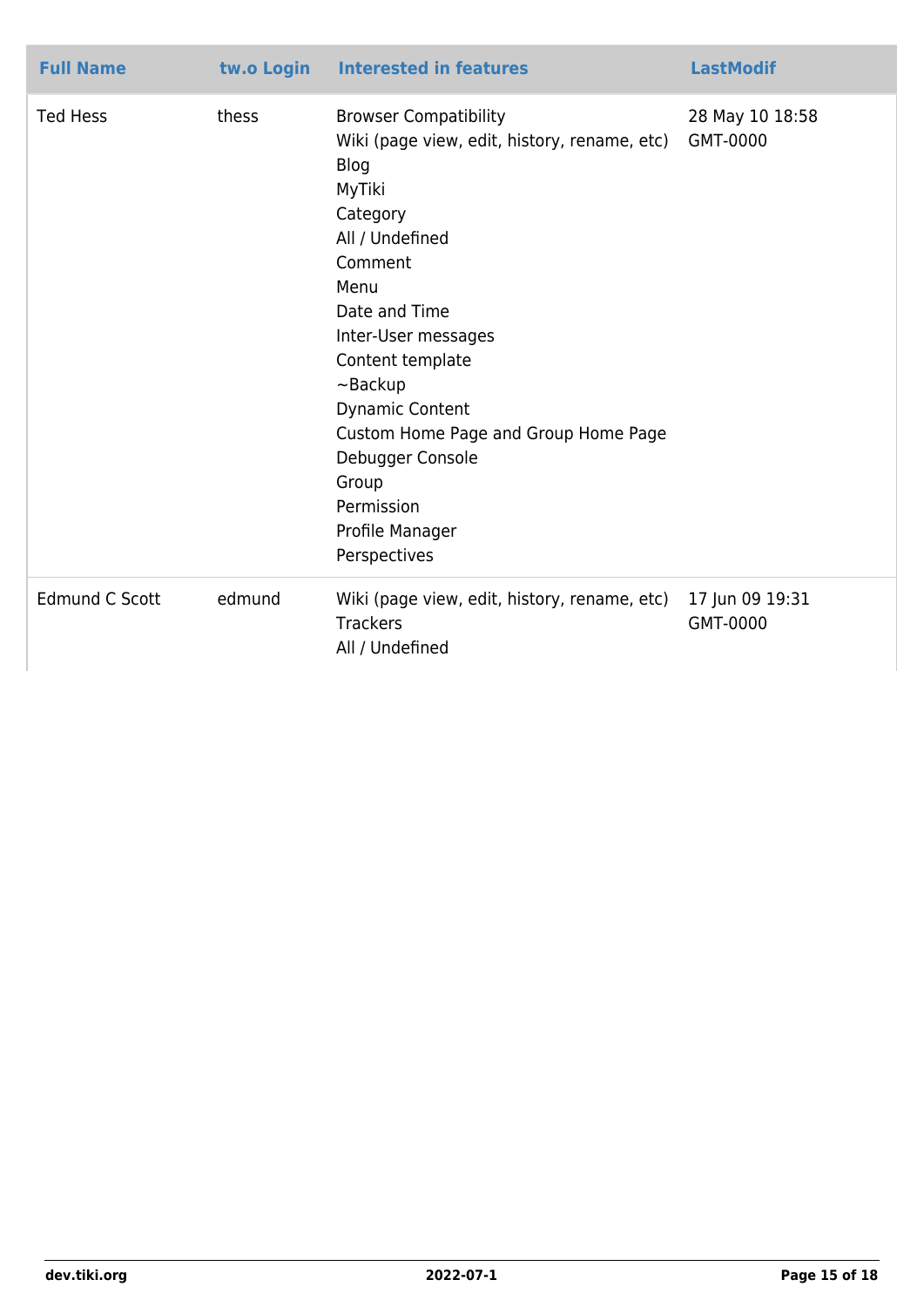| <b>Full Name</b> | tw.o Login Interested in features                                                                                                                                                                                                                                                                                                                                                                                                                                                                                                                     |                                                                                                                                                                                                                                                                                                                                                           | <b>LastModif</b>            |
|------------------|-------------------------------------------------------------------------------------------------------------------------------------------------------------------------------------------------------------------------------------------------------------------------------------------------------------------------------------------------------------------------------------------------------------------------------------------------------------------------------------------------------------------------------------------------------|-----------------------------------------------------------------------------------------------------------------------------------------------------------------------------------------------------------------------------------------------------------------------------------------------------------------------------------------------------------|-----------------------------|
| Jonny Bradley    | jonnybradley<br>Database MySQL (MyISAM)<br>Calendar<br>Mobile (Mobile Tiki and Voice Tiki)<br>Access)<br>Templates (Smarty)<br>Wiki Plugin (extends basic syntax)<br>related issues)<br>Wiki 3D<br>Inter-User messages<br>Site Identity<br>Toolbars, Quicktags and Smileys<br>Search engine optimization (SEO)<br>wiki, etc)<br>Content template<br>Shoutbox<br>Debugger Console<br>MultiTiki<br>Permission<br>Profile Manager<br>Lost edit protection<br>Multimedia<br>Mac, BSD)<br>Semantic links (3.0)<br>Mind mapping (3.0)<br><b>Web Service</b> | Wiki (page view, edit, history, rename, etc)<br>File Gallery (elFinder or standard UI)<br>Watch (email notifications of changes)<br>WYSIWYCA (What You See is What You Can<br>WYSIWYG (What You See is What You Get)<br>Installer (profiles, upgrades and server-<br>Wiki Syntax (text area, parser, external<br>OS independence (Non-Linux, Windows/IIS, | 19 Feb 09 15:38<br>GMT-0000 |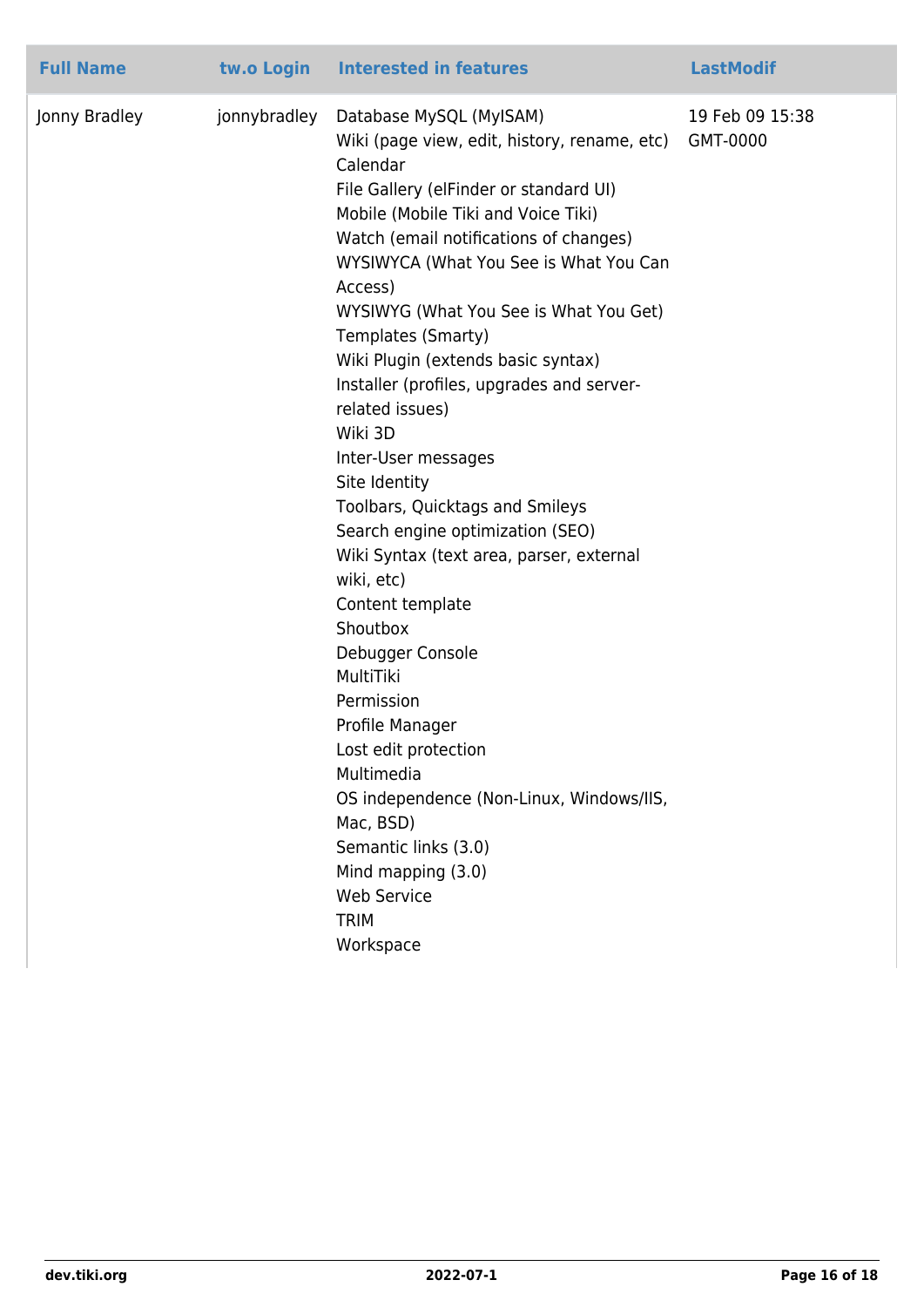| <b>Full Name</b> | tw.o Login | <b>Interested in features</b>                                                                                                                                                                                                                                                                                                                                                                                                                                                                                                                                                                                                                                                                                                                                             | <b>LastModif</b>            |
|------------------|------------|---------------------------------------------------------------------------------------------------------------------------------------------------------------------------------------------------------------------------------------------------------------------------------------------------------------------------------------------------------------------------------------------------------------------------------------------------------------------------------------------------------------------------------------------------------------------------------------------------------------------------------------------------------------------------------------------------------------------------------------------------------------------------|-----------------------------|
| Alexander Blum   | Caldrac    | Wiki (page view, edit, history, rename, etc)<br><b>Trackers</b><br>MyTiki<br>Category<br>Image Gallery<br>File Gallery (elFinder or standard UI)<br>Forum<br>Spreadsheet<br><b>Newsletters</b><br><b>RSS</b><br>Theme: Look & feel, Styles, CSS, Theme<br><b>Control Center</b><br>User Administration (Registration, Login &<br>Banning)<br>WYSIWYCA (What You See is What You Can<br>Access)<br>WYSIWYG (What You See is What You Get)<br>Modules<br>Poll<br>Friendship network (Community)<br>Toolbars, Quicktags and Smileys<br><b>Task</b><br>Wiki Syntax (text area, parser, external<br>wiki, etc)<br><b>Stats</b><br>Shoutbox<br>User Menu<br>Spam protection (Anti-bot CAPTCHA)<br>Federation (Communication Center,<br>SisterWiki, etc.)<br>Group<br>Permission | 06 Aug 07 02:59<br>GMT-0000 |
|                  |            | Profile Manager                                                                                                                                                                                                                                                                                                                                                                                                                                                                                                                                                                                                                                                                                                                                                           |                             |